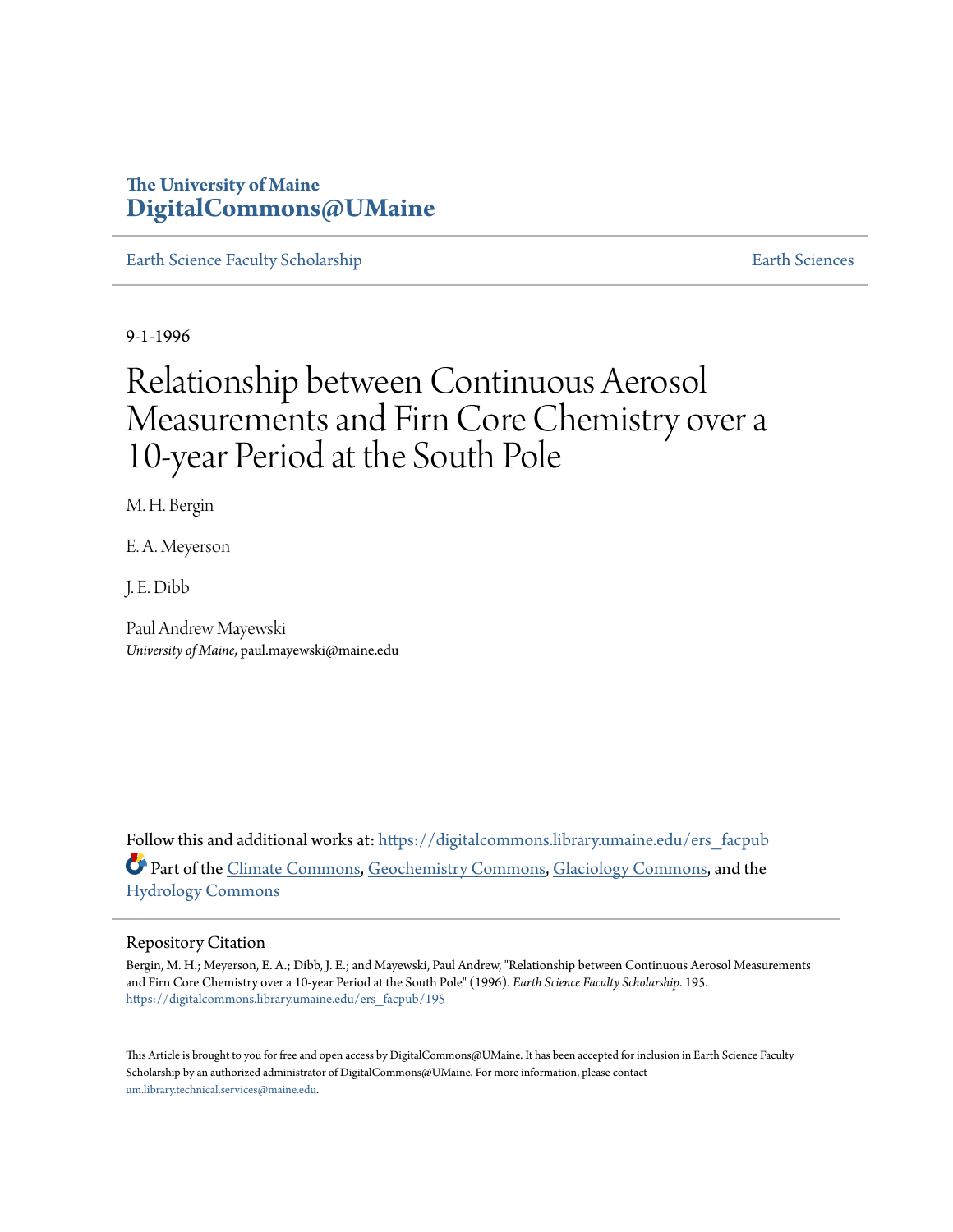# **Relationship between continuous aerosol measurements and firn core chemistry over a 10-year period at the South Pole**

M. H. Bergin<sup>1,2</sup>

**Cooperative Institute for Research in Environmental Sciences, University of Colorado, Boulder** 

# **E. A. Meyerson, J. E. Dibb, and P. A. Mayewski**

**Climate Change Research Center, Institute for the Study of Earth, Oceans and Space, and Department of Earth Sciences, University of New Hampshire, Durham** 

**Abstract. Before ice core chemistry can be used to estimate past atmospheric chemistry it is necessary to establish an unambiguous link between concentrations of chemical species in the air and snow. For the first time a continuous long-term record of aerosol properties (aerosol light scattering coefficient,**   $\sigma_{sp}$ , and Ångström exponent, å) at the South Pole are compared with the chemical record from a high resolution firn core (~10 **samples per year) covering the period from 1981 to 1991.**  Seasonal signals in  $\alpha$ , associated with winter minima due to **coarse mode seasalt and summer maxima due to accumulation**  mode sulfate aerosol, are reflected in the firn core SO<sub>4</sub><sup>-</sup>/Na<sup>+</sup> concentration ratio. Summertime ratios of  $\sigma_{sp}$  and aerosol optical **depth, x, to corresponding firn core sulfur concentrations are determined and the 'calibrations' are applied to sulfur concentrations in snowpits from a previous study. Results show**  that  $\sigma_{\rm v}$  estimates from snowpit sulfur concentrations are in **agreement with atmospheric measurements while x estimates are significantly different, which is likely due to the lack of understanding of the processes that mix surface air with air aloft.** 

# **Introduction**

**South Pole ice potentially contains a record of aerosol chemistry in the southern hemisphere going back more than 1000 years. Sulfate peaks in South Pole ice cores have already been shown to be related to volcanic aerosols from past eruptions**  [Legrand and Delmas, 1987]. During periods not affected by **volcanoes, the sulfur in South Pole snow is believed to be largely biogenic sulfate and methanesulfonic acid (MSA) which originates from the oxidation of dimethylsulfide produced by marine phytoplankton around the Antarctic coast [Saigne and Legrand, 1987; Legrand and Feniet-Siagne, 1991 ]. In addition, elevated levels of MSA have been related to aerosol produced during strong El Nifio's [Legrand and Feniet-Saigne, 1991 ].** 

**Before these chemical signals can be used to infer atmospheric aerosol properties that influence climate, it is important to establish an unambiguous link between the chemical species in the air and snow. Unfortunately, establishing this link is not** 

**Copyright 1998 by the American Geophysical Union.** 

**Paper number 98GL00854. 0094-8534/98/98GL-00854505.00** 

**straightforward due to a lack of information concerning the deposition processes [Bergin et al., 1995a; Waddington, 1996; Harder et al., 1996]. In addition, there has not been a continuous long-term comparison of ice core chemical properties and atmospheric aerosol properties measured at the same location.** 

**Here we present the first comparison between continuous, long-term (--10 year) measurements of the wavelength dependent**  aerosol light scattering coefficient,  $\sigma_{sp}$ , at the South Pole and chemical concentrations ( $SO<sub>4</sub><sup>2</sup>$ , MSA, Na<sup>+</sup>) in a South Pole firn **core over the period 1981-1991. In addition, aerosol optical depth measurements made during Antarctic summers [Dutton**  and Christy, 1992] are compared with both  $\sigma_{\rm SD}$  measurements **and firn core chemistry.** 

# **Experimental Methods**

#### **Aerosol Measurements**

**Since 1979, continuous measurements of the wavelength**  dependent aerosol scattering coefficient  $(\lambda = 450, 550, 700, 850)$ **nm) have been made at the South Pole at the National Oceanic and Atmospheric Administration (NOAA) Climate Monitoring and Diagnostics Laboratory (CMDL) monitoring station [Bodhaine, 1996; Ogren et al., 1996] with a four-wavelength nephelometer. There are significant gaps in the scattering coefficient data between 1979 and 1981, therefore data are reported beginning in January 1981. The scattering coefficient**  measurements are used to estimate the **Angström** exponent,  $\hat{a}$ , **which is the negative slope of the scattering coefficient versus**  wavelength curve when plotted on a log-log scale. Angström exponent gives rough information on the aerosol size **distribution [Thielke et al., 1972; Ogren et al., 1996].** 

**Since 1976, direct spectral solar irradiances have been measured with pyrheliometers during the antarctic summertime at the CMDL South Pole station [Dutton and Christy, 1992]. The measurements are used along with a simple radiative transfer**  model to estimate aerosol optical depths for the wavelength band **from 0.53 lam to 0.69 lam.** 

#### **Firn Core Processing and Chemical Analyses**

**South Pole firn core handling and processing was conducted by the Climate Change Research Center (CCRC) at the University of New Hampshire using ultra-clean sampling techniques as described by Buck et al. [1992].** 

**A sampling Interval of 2 cm was used to insure -10 sample**  per year resolution over the period of comparison (1981-1991). Cation (Na<sup>+</sup>, K<sup>+</sup>, Mg<sup>2+</sup>, Ca<sup>2+</sup>) concentrations were determined **using Ion Chromatography (IC) with a Dionex CS12 column, 20** 

<sup>&</sup>lt;sup>1</sup>Also at Climate Monitoring and Diagnostics Laboratory, National **Oceanic and Atmospheric Administration, Boulder, CO 80303** 

**<sup>2</sup>Also at Environmental Chemistry Division, Brookhaven National Laboratory, Upton, NY 11973-5000**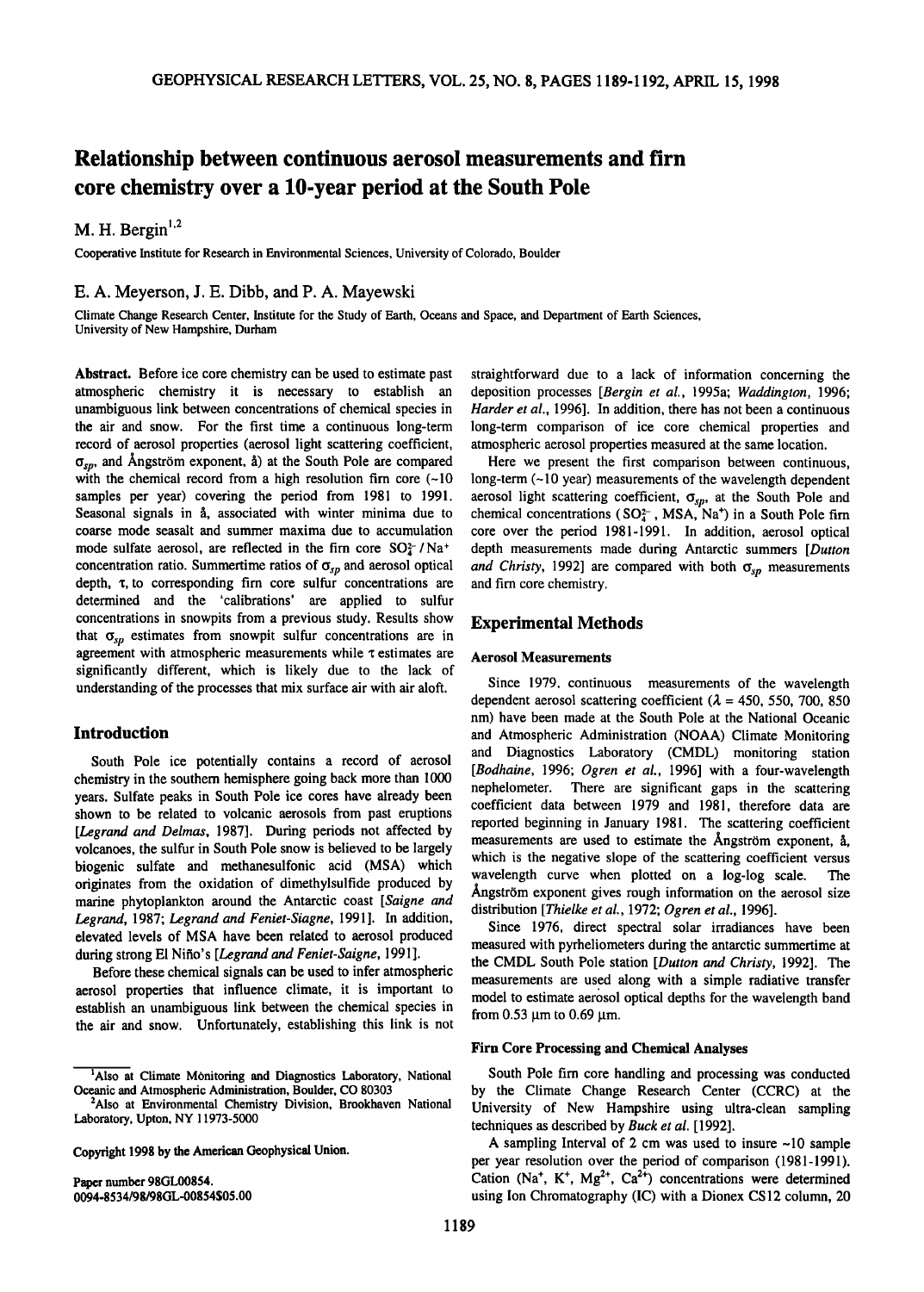

**Figure 1.** Aerosol light scattering coefficient,  $\sigma_{sp}$ , at 450 nm, and **aerosol optical depth, x, from Dutton et al. [1992] versus time.** 

mM MSA eluant, and a 0.5 mL sample loop. Anion (SO<sup>2</sup>-, **NO•, C1-) concentrations were determined using IC analysis with a Dionex ASII column, 6.0 mM NaOH eluant, and a 0.25 mL sample loop. Methanesulfonic acid (MSA) concentrations**  were obtained with IC analysis using a Dionex AS11 column **with 0.1 mM NaOH eluant, and a 1.5 mL sample loop.** 

# **Results**

#### **Aerosol Measurements**

**Figure 1 shows a time series of the monthly averages of the**  aerosol scattering coefficient,  $\sigma_{sp}$ , (at a wavelength of 450 nm) as **well as the aerosol optical depth taken from Dutton and Christy**  [1992]. The Angström exponent, å (estimated using scattering **coefficients at wavelengths of 450 nm and 550 nm) is shown**  Figure 2; å supplies rough information on the particle size **distribution with higher values representing size distributions having relatively smaller particles. Figure 1 shows a general seasonal cycle in the light scattering coefficient with late winter peaks attributed to seasalt transported from the surrounding oceans and summer minima dominated by sulfur (with contributions from both MSA and sulfate aerosols) light scattering [Tuncel et al., 1989; Bodhaine, 1996]. Exceptions to the summer minimum in the aerosol light scattering coefficient are seen in both 1983 and 1992 where the volcanic eruptions of E1 Chich6n and Pinatubo occurred and peaks in the scattering coefficient are seen due to mixing of surface air with stratospheric air containing sulfate aerosol. These events resulted in significant increases in the aerosol optical depth [Dutton and** 



**Figure 2.** Aerosol Ångström exponent, å, versus time.



Figure 3. Ice core mass concentration ratio of SO<sub>4</sub><sup>-</sup>/Na<sup>+</sup> **versus ice core depth.** 

**Christy, 1992], as shown in Figure 1. There is also generally a seasonal cycle in fi, as shown in Figure 2, with minimum values occurring during the late winter due to the abundance of coarse mode seasalt aerosol, and maximum values in summer associated with smaller sulfate aerosol.** 

#### **Firn Core Chemistry.**

Figure 3 shows the non-seasalt (nss)  $SO<sub>4</sub><sup>2</sup>$  /Na<sup>+</sup> ratio in the **upper 3.4 m of the South Pole firn core. It is worthwhile to point out that the upper 90 cm of the core are not presented since these layers were disturbed prior to the drilling process and therefore**  not analyzed. The peaks in the  $SO<sub>4</sub><sup>2</sup>$  / Na<sup>+</sup> ratio are due to the summer maxima in  $SO<sub>4</sub><sup>-</sup>$  aerosol and corresponding minima in Na<sup>+</sup>. The peaks correspond to the peaks in å shown in Figure 2. The  $SO<sub>4</sub><sup>-</sup>$  / Na<sup>+</sup> ratio increases by roughly a factor of 10 from winter to summer due to factor of  $\sim$ 2 increases in SO $^{2-}$  and factor of  $\sim$ 5 decreases in Na<sup>+</sup> concentrations (Figure 4). This shows that increases in the SO<sub>4</sub><sup>-</sup> /Na<sup>+</sup> ratio in the summer are **due to a combination of an increase in non-seasalt sulfate aerosol and a decrease in seasalt aerosol during the summer months.**  Summer dates are attached to each of the  $SO<sub>4</sub><sup>-</sup>$  /Na<sup>+</sup> peaks in **Figure 3. The dating technique is validated by significant MSA peaks during the summers of 1983-1984 and 1986-1987 corresponding to strong and mild E1 Nifio years [Quinn, 1992].**  These peaks have mass concentrations ratios,  $R$ , of MSA/SO $<sub>4</sub>$ - of</sub> **0.8 and 0.4 respective!y. The values are significantly higher than the mean summer peak values in R of 0.15 for years not having E1 Nifio's.** 



**Figure 4.** Ice core  $SO_4^{\text{-}}$ , Na<sup>+</sup> and MSA concentration versus ice **core depth.**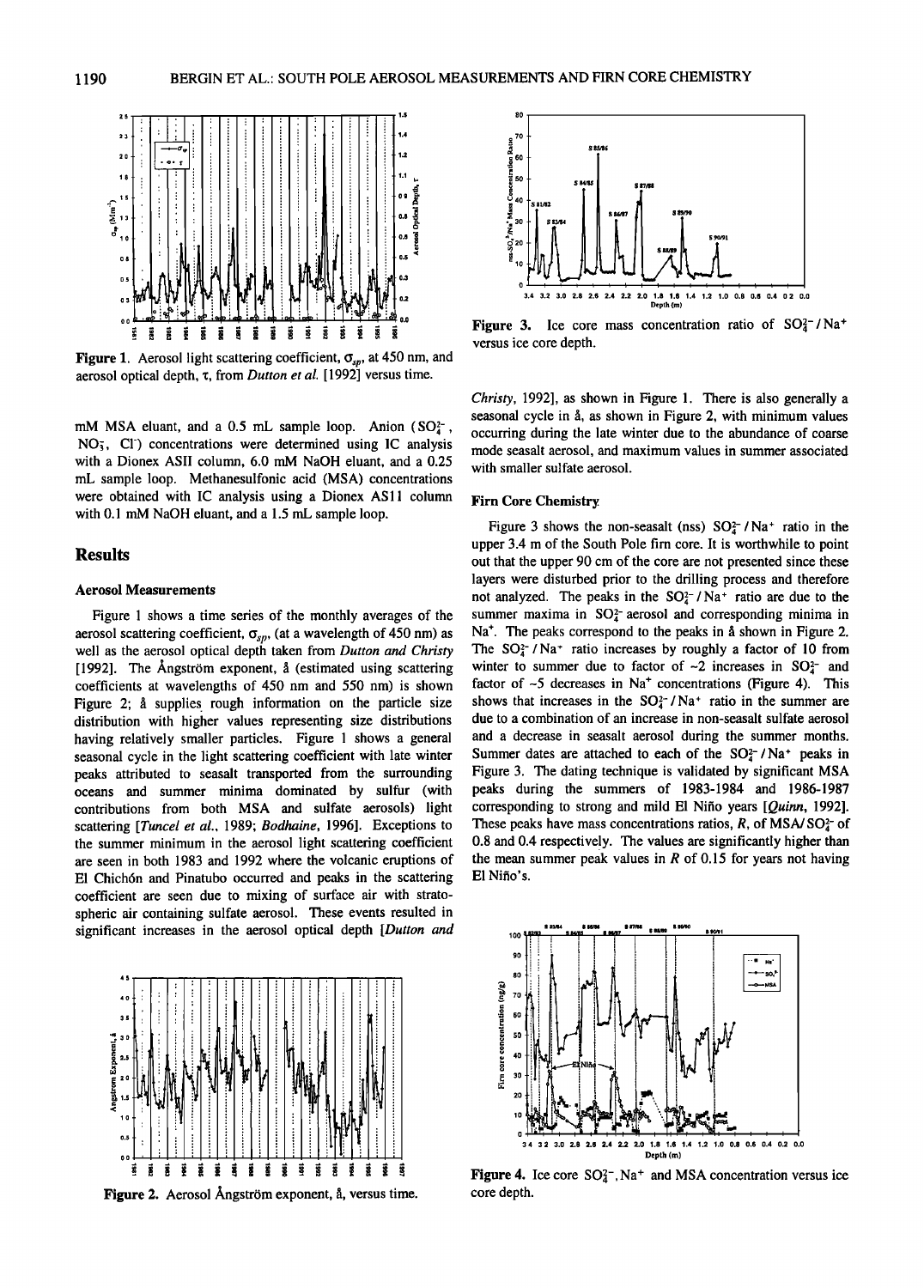# **Relationship Between Aerosol Chemical Species in the Snow and Atmosphere**

Theory. The relationship between the concentration of an **aerosol chemical species in the air and snow can be written as [Bergin et al., 1995a]:** 

$$
C_{s,i} = C_{a,i} \left( \frac{K_{d,i}}{\rho_s A} \right) \tag{1}
$$

where  $C_{s,i}$  is the mass concentration of chemical species *i* in a firm core  $(g_i \ g_{snow}^{-1})$ ,  $C_{a,i}$  is the mean atmospheric concentration of a **chemical species over the time period that a layer has been exposed**  to the atmosphere  $(g_i \text{ m}^{-3})$ ,  $K_{d,i}$  is the total deposition velocity of a chemical species (m s<sup>-1</sup>) which for the South Pole is the sum of the dry deposition and snow deposition velocities,  $\rho_s$  the density of snow ( $g_{\text{snow}}$  m<sup>-3</sup>), and A the snow accumulation rate (m s<sup>-1</sup>). The scattering coefficient,  $\sigma_{sp,i}$  (m<sup>-1</sup>), is the product of the aerosol mass concentration,  $C_{a,i}$ , and the scattering efficiency,  $\alpha_i$  (m<sup>2</sup>  $g_i$ <sup>-1</sup>) **[Quinn et al., 1996], which when substituted into (1) and rearranged yields:** 

$$
R_{\sigma_{sp}} = \frac{\sigma_{sp,i}}{C_{s,i}} = \alpha_i \left(\frac{K_{d,i}}{\rho_s A}\right)^{-1}
$$

In general, (2) states that  $R_{\alpha sp}$  is constant given that the **parameters on the right hand side of (2) are constant over the periods of deposition. It has been estimated that dry deposition may account for at least 50% of the sulfate concentration in an annual snow layer at the South Pole [Legrand et al., 1987], and that wind pumping of aerosol through the upper layers of snow may influence the dry deposition velocity of aerosols [Waddington et al., 1996; Harder et al., 1996] but this information only allows**  very rough (order of magnitude at best) estimations of  $K_{d,i}$ . In addition, estimates of  $\alpha_i$  are not available for the South Pole. It is **likely that there is seasonal and annual variability in the total deposition velocity at the South Pole. Indeed, Bergin et al. [ 1995a] show that the dry deposition velocity as well as the snow mass scavenging ratio can vary by as much as a factor of 3 during the summer at Summit, Greenland. Also, (2) does not take into consideration the spatial variability in surface snow chemical concentrations caused by blowing and drifting snow, which adds additional uncertainty in the air snow linkage [Bergin et al., 1995b]. Overall, previous work suggests that there may be**  seasonal as well as annual variability in  $K_{d,i}$  associated with **variability in the deposition parameters.** 

**The aerosol optical depth is the integral of the aerosol scattering coefficient with height. For a well mixed atmosphere (i.e. constant aerosol scattering coefficient with height) the optical depth is simply the product of the aerosol scattering coefficient and the mixing height. In the case of a constant mixing height, this means that the relationship between the aerosol scattering coefficient and the aerosol optical depth is constant. Assuming a constant relationship between the aerosol optical depth, x, and the aerosol scattering coefficient at the surface during summer suggests that the ratio**   $\tau/C_{s,i}$  ( $R_{\tau}$ ) should also be constant.

# Estimating  $R_{\alpha p}$  and  $R_{\tau}$  from firn core sulfur chemistry and **summertime aerosol measurements**

The ratios  $R_{\alpha}$  and  $R_{\tau}$  can be estimated for sulfur species in the firn core by comparing the ratios of  $\tau$  and  $\sigma_{sp}$  to ice core summertime sulfur concentrations,  $C_{s,s}$  (MSA +  $S\overline{O}_4^{2-}$ ), for each of the  $SO_4^{-1}/Na^+$  peaks in the ice core corresponding to a peaks in the aerosol. This assumes that MSA and  $SO<sub>4</sub><sup>-</sup>$  are the aerosol chemical species responsible for all of the light scattering at the surface during the summer. The mean summertime surface during the summer. **MSA/SO**<sup>2-</sup> firn core mass concentration ratio is 0.15, suggesting **that sulfate is the dominant sulfur species responsible for light scattering during the summer. However, during the summer of 1983/1984 the ratio is 0.8 which shows that during strong El Nifio years the light scattering by MSA aerosol may be comparable to that of sulfate. The estimated mean and standard**  deviation values (n = 8) for  $R_{\sigma sp}$  and  $R_{\tau}$  are 25.8  $\times$  10<sup>-3</sup>  $\pm$  14.0  $\times$  $10^{-3}$  Mm<sup>-1</sup>ng<sub>s</sub><sup>-1</sup>g and  $19.3 \times 10^{-4}$   $\pm 14.0 \times 10^{-4}$  ng<sub>s</sub><sup>-1</sup>g, respectively. The square of the correlation coefficients  $(r^2)$  for the linear **regressions** of  $\sigma_{sp}$  and  $\tau$  versus  $C_{s,s}$  are 0.12 and 0.05, respectively. The low  $r^2$  values show that there is not a linear **trend in the data. This is likely due to the fact that there is not a**  great deal of variability in the  $\sigma_{sp}$ ,  $\tau$ , and  $C_{s,s}$  values used in the regression. Indeed, the upper and lower limits of the values for  $\sigma_{\rm cm}$ ,  $\tau$ , and  $C_{\rm s,s}$  vary by less than a factor of 3, which is within the expected variability in  $K_{d,i}$ . For  $R_{\alpha\beta}$  there is an uncertainty of **roughly 50% which is most likely due to year-to-year variability in the parameters on the right-hand side of (2). For the aerosol optical depth there is nearly a factor of 2 uncertainty. This uncertainty likely arises from the assumption of a well mixed atmosphere with a constant mixing height, as well as from variability in the parameters in (2).** 

The validity of using the estimated  $R_{\sigma sp}$  and  $R_{\tau}$  values to estimate the summertime values of  $\sigma_{sp}$  and  $\tau$  can be tested using sulfate concentrations from snowpits corresponding to layers **attributed to the eruption of Pinatubo. Unfortunately, the firn core discussed in this paper does not include snow layers associated with Pinatubo since the uppermost layers were discarded during the drilling process. Dibb and Whitlow [1996] retrieved several snowpits at the South Pole during November of 1994 dating back to roughly 1988. They report relatively high**  values of sulfur in South Pole snow pit layers  $(-80 \text{ ng}_s g^{-1})$ **associated with sulfate from Pinatubo. Table 1 compares**  estimates of  $\sigma_{sp}$  and  $\tau$  based on mean summertime peak concentrations in  $C_{s,s}$  from the snow pits reported by *Dibb and* **Whitlow [1996] by showing the measured means and standard deviations of the summertime values (December-February) for**  both  $\sigma_{sp}$  and  $\tau$ , as well as the mean value and uncertainties (one standard deviation) in the estimates of  $\sigma_{sp}$  and  $\tau$ . For  $\sigma_{sp}$ , the **estimated summertime values are similar to the measured values.**  In addition, the estimated scattering coefficient for the summer **impacted by Pinatubo (1991-1992) is statistically different (based on uncertainties represented by one standard deviation of the means) than the scattering coefficient for the summer prior to Pinatubo as well as for the 1993-1994 summer when the influence of Pinatubo became negligible. For x, the estimated aerosol optical depth during the summer of 1991-1992 is a factor of 2 lower than the measured value. In addition, the estimated aerosol optical depth for the summer of 1991-1992 is not**  significantly different than the optical depths prior to and after

**Table 1.** Estimated Values of  $\sigma_{sp}$  and  $\tau$  for Several Summers **Based on Sulfate Concentrations in Summertime Snowpit Layers Reported by Dibb and Whitlow [1996]** 

| Summer    | Measured                          | Estimated   |
|-----------|-----------------------------------|-------------|
|           | $\sigma_{sp}\left(Mm^{-1}\right)$ |             |
| 1990-1991 | 0.65(0.04)                        | 0.44(0.24)  |
| 1991-1992 | 1.63(0.40)                        | 1.81 (0.98) |
| 1992-1993 | 0.70(0.20)                        | 1.03(0.56)  |
| 1993-1994 | 0.40(0.10)                        | 0.41(0.22)  |
|           | τ                                 |             |
| 1990-1991 | 0.02(0.01)                        | 0.03(0.02)  |
| 1991-1992 | 0.26(0.03)                        | 0.13(0.09)  |
| 1992-1993 | 0.12(0.03)                        | 0.07(0.05)  |
| 1993-1994 | 0.05(0.02)                        | 0.03(0.02)  |